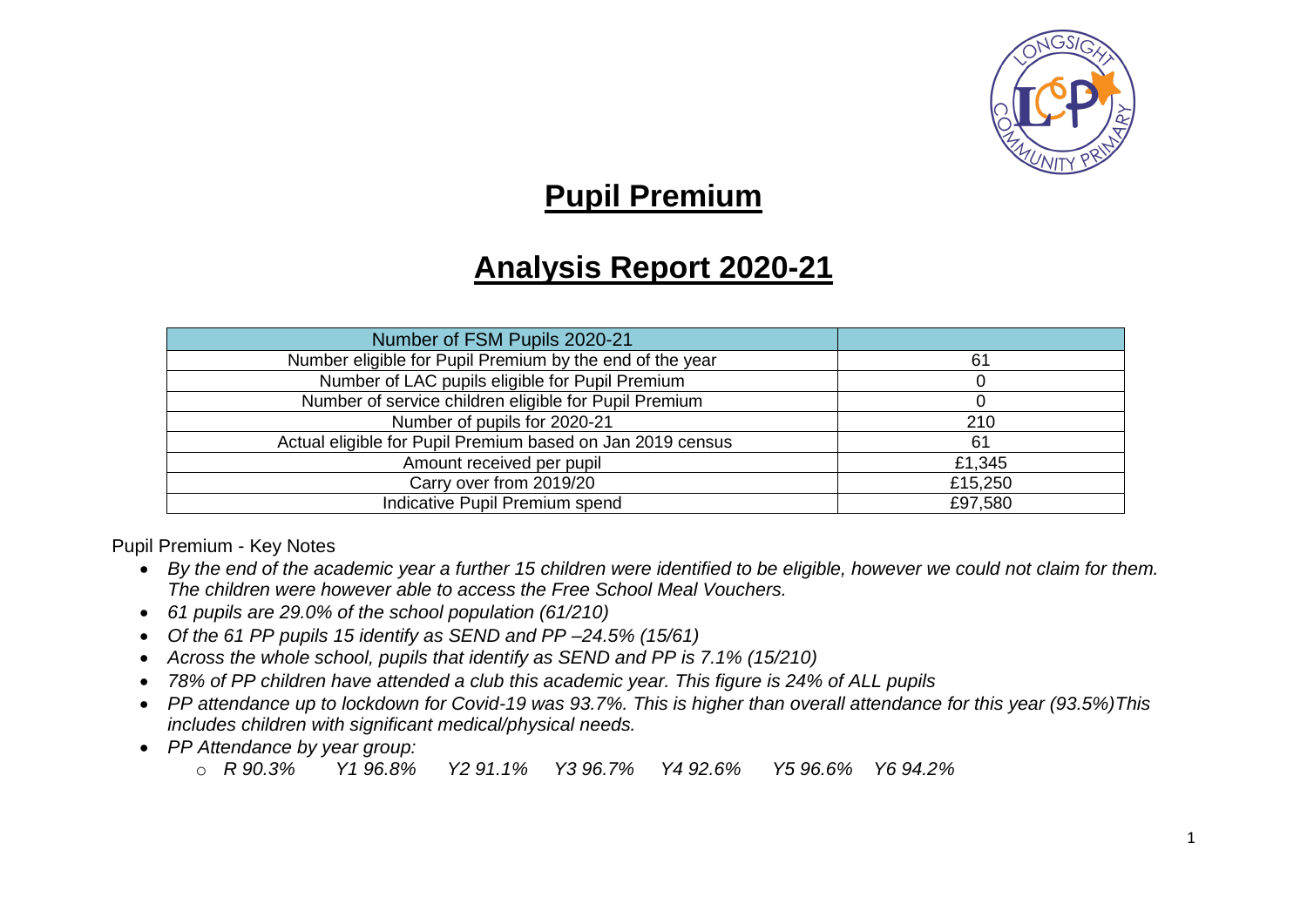

## **Impact of the Plan**

| <b>Strategy 1</b><br><b>Objectives: Pupil</b><br><b>Premium advocate to</b><br>monitor the progress<br>of all PP children by<br>attending pupil<br>progress meetings;<br>through book<br>scrutinies; and<br>lesson observations | <b>Allocated</b><br><b>Amount £</b>       | <b>Key Actions</b>                                                                                                                                                                                                                                                                                                                                                                                               | <b>Intended Impact</b>                                                                                                                                                                                                                                                                                                                                                                                                                                                                                                                                                                                                            | <b>Evaluation</b>                                                                                                                                                                                                                                                                                                                                                                                                                                                                                                                         |
|---------------------------------------------------------------------------------------------------------------------------------------------------------------------------------------------------------------------------------|-------------------------------------------|------------------------------------------------------------------------------------------------------------------------------------------------------------------------------------------------------------------------------------------------------------------------------------------------------------------------------------------------------------------------------------------------------------------|-----------------------------------------------------------------------------------------------------------------------------------------------------------------------------------------------------------------------------------------------------------------------------------------------------------------------------------------------------------------------------------------------------------------------------------------------------------------------------------------------------------------------------------------------------------------------------------------------------------------------------------|-------------------------------------------------------------------------------------------------------------------------------------------------------------------------------------------------------------------------------------------------------------------------------------------------------------------------------------------------------------------------------------------------------------------------------------------------------------------------------------------------------------------------------------------|
| To diminish the<br>difference between<br>FSM and non-FSM<br>pupils<br>Support staff to<br>ensure good or<br>better progress of PP<br>children                                                                                   | £16708<br>$(0.3$ FTE<br>with on<br>costs) | To focus on all<br>$\bullet$<br>three core subjects:<br>reading, writing and<br>maths<br>To monitor pupil<br>$\bullet$<br>premium children<br>through by<br>attending pupil<br>progress meetings<br>To use book<br>scrutinies to<br>monitor the level of<br>challenge children<br>are choosing<br>To undertake termly<br>learning walks with<br>a focus on:<br>Autumn -<br>$\circ$<br>grouping of<br>PP children | Learning walks will show:<br>PP children are well<br>$\bigcap$<br>distributed amongst their<br>non PP peers to enable<br>more life opportunities and a<br>variety of talk they would not<br>normally be able to access<br>Pupils will use behaviour for<br>$\circ$<br>learning talk and attitude.<br>This will be shown through<br>engagement on lessons and<br>the use of growth mindset<br>phrases. As a result, pupils<br>will be more engaged and<br>focused in their lessons<br>High quality questions will<br>$\circ$<br>challenge pupil<br>misconceptions; aid<br>progress within lessons and<br>check pupil understanding | The impact of children being<br>in mixed ability groups has<br>been positive, with children<br>making good progress. There<br>was however still a gap in<br>Year 5 and 6.<br>Growth mindset is now<br>embedded, however time<br>away from class has impacted<br>on this.<br>Book scrutinies for PP<br>children has shown that<br>children have made good<br>progress. Please see data<br>above.<br>Data showed that progress was<br>made across all year groups, but<br>Reception and Year 1 children<br>have required additional support |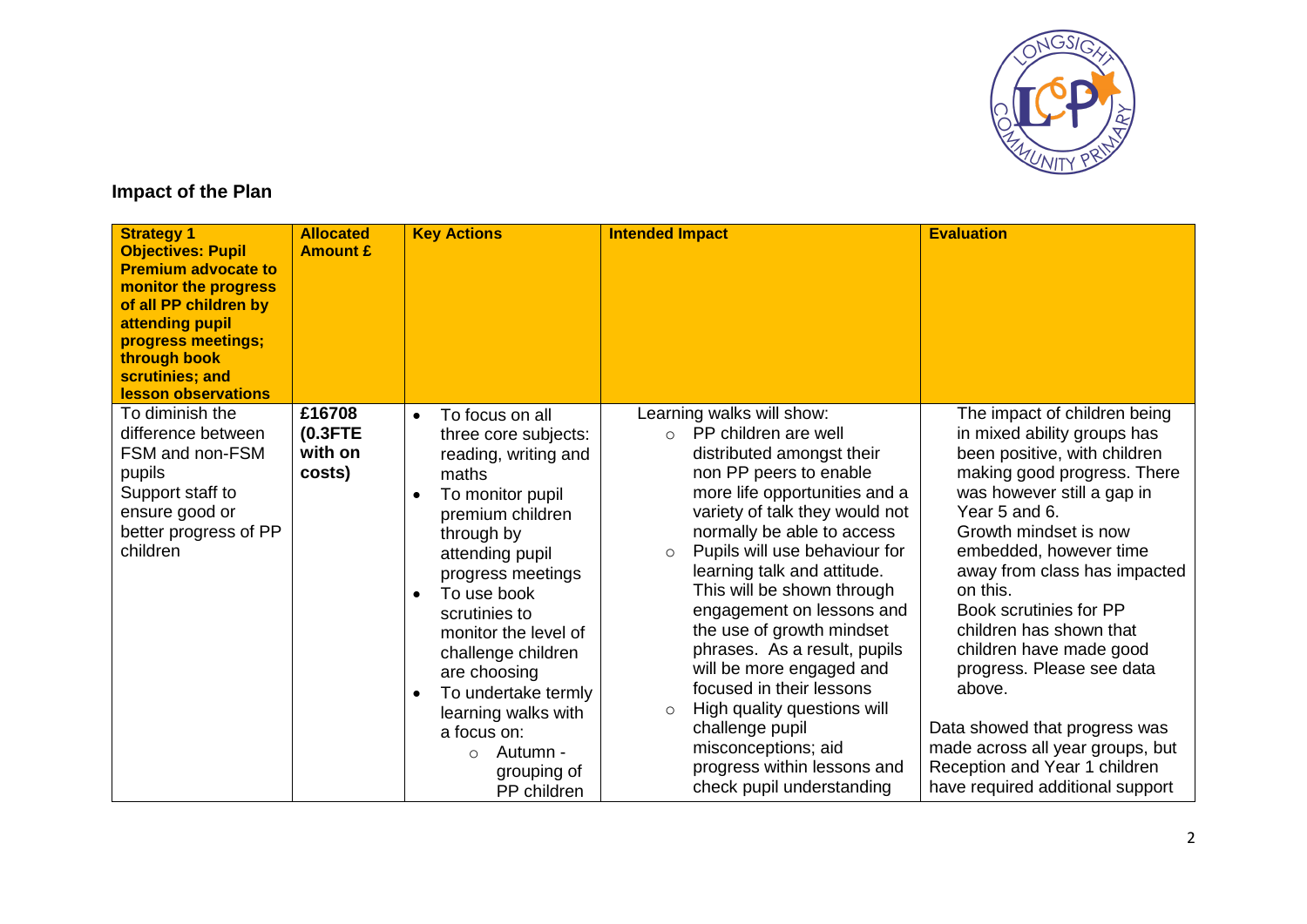

|         | $\circ$<br>$\circ$      | and the<br>chillis they<br>choose<br>Spring -<br>pupil<br>engagement<br>and attitude<br>to learning<br>and the<br>chillis they<br>choose<br>Summer -<br>teacher talk<br>vs pp pupil<br>talk through<br>the use of<br>questioning | <b>Year Group</b><br>Reading<br>70(70)<br>50(73)<br>69(80)<br>50(80)<br>58(70)<br>outcomes. | Data outcomes (%)<br>Writing<br>Year 1 overall (cohort)<br>9 chn Year 2 overall (cohort)<br>70(70)<br>6 chn Year 3 overall (cohort)<br>50(70)<br>13 chn Year 4 overall (cohort)<br>61(73)<br>8 chn Year 5 overall (cohort)<br>45(70)<br>12 chn Year 6 overall (cohort)<br>58(70)<br>will be reflected in targets and | Maths<br>70(64)<br>50(70)<br>69(76)<br>50(70)<br>42(73)<br>36% of our PP cohort are SEND. This |           | to ensure that the gap did not get<br>too wide.                                                                                                                                                                                            |
|---------|-------------------------|----------------------------------------------------------------------------------------------------------------------------------------------------------------------------------------------------------------------------------|---------------------------------------------------------------------------------------------|----------------------------------------------------------------------------------------------------------------------------------------------------------------------------------------------------------------------------------------------------------------------------------------------------------------------|------------------------------------------------------------------------------------------------|-----------|--------------------------------------------------------------------------------------------------------------------------------------------------------------------------------------------------------------------------------------------|
|         | for SATs<br>preparation | Small group tuition                                                                                                                                                                                                              | $\bullet$<br>$\circ$<br>$\Omega$<br>$\Omega$<br>$\bullet$                                   | To close the attainment gap for<br>disadvantaged pupils. Predicted<br>attainment for the Year 6 cohort<br>(ARE) (GD) for year 6 2020/21;<br>Reading 70% 30%<br>Writing 70% 23%<br>Maths 73% 26%<br>Reading, Writing, Maths - all PP<br>progress or even better a positive<br>progress score                          | children to make at least expected                                                             | $\bullet$ | We were not able to deliver<br>SATS tuition as there were no<br>SATS this year but we did<br>deliver small group teacher<br>led interventions, however the<br>outcomes for disadvantaged<br>children in Year 6 was lower<br>than expected. |
| £16,800 |                         | <b>Targeted PP pupils</b><br>to have regular<br>reading, writing and                                                                                                                                                             | $\bullet$                                                                                   | by subject lead as Educater is                                                                                                                                                                                                                                                                                       | Regular monitoring of core subjects<br>updated. PP lead to PP pupils using                     |           | We used Educater data to<br>track outcomes for<br>disadvantaged children                                                                                                                                                                   |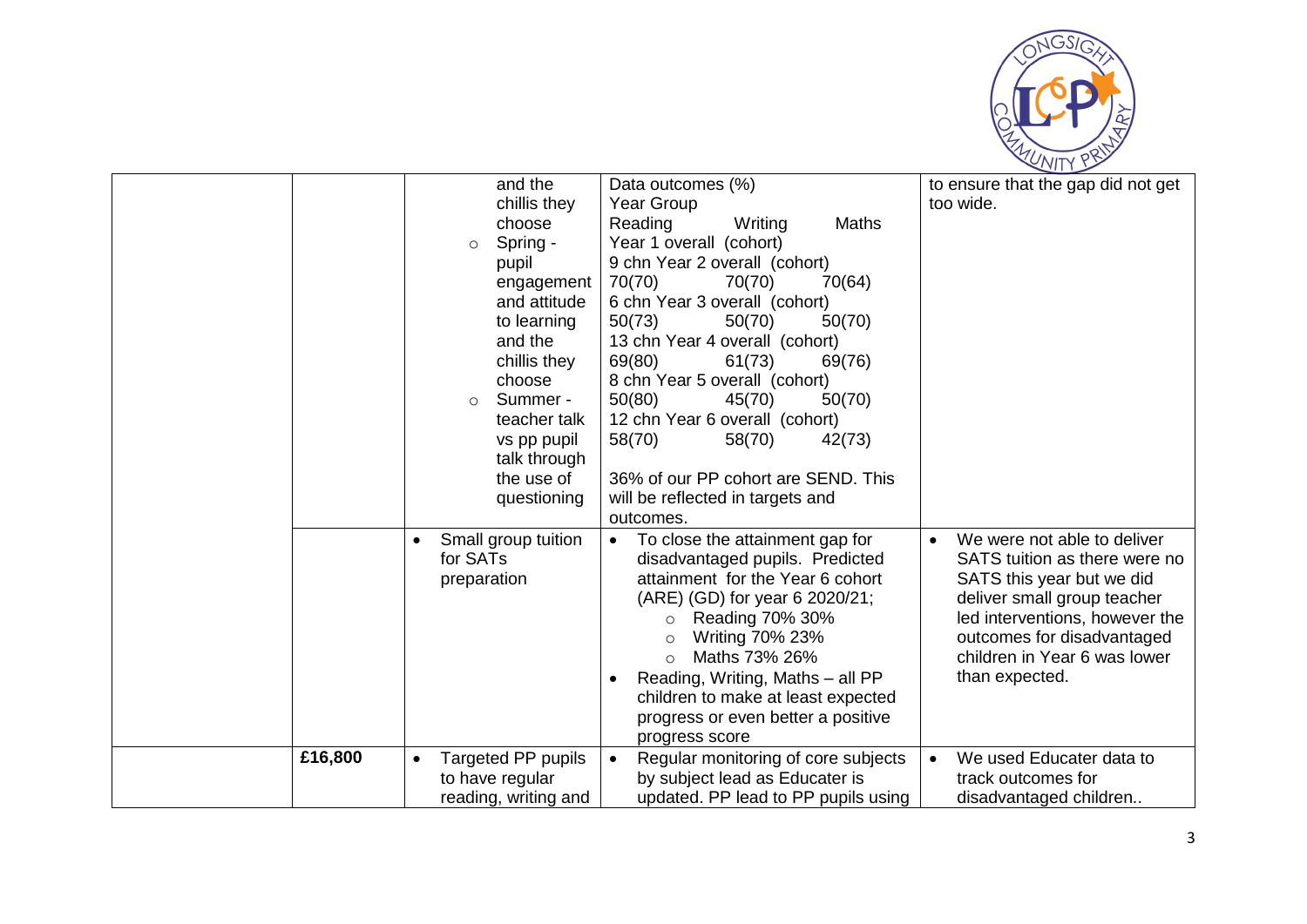

|                                                                                                                                                                             |                                     | maths intervention.<br>Regular monitoring<br>of intervention<br>groups or 1-1 to<br>ensure quality of<br>delivery to inform<br>next steps. | this data and individualised data for<br>each pupil and cohort using<br>Educater and work with staff to<br>ensure good or better progress.<br>Targeted children make good or<br>$\bullet$<br>better progress in focused area of<br>learning. | KS1 intervention took place<br>$\bullet$<br>with 8 children and KS2<br>intervention took place with<br>16 children.<br>7 children made good or<br>$\bullet$<br>better progress, all children<br>made at least expected<br>progress                   |
|-----------------------------------------------------------------------------------------------------------------------------------------------------------------------------|-------------------------------------|--------------------------------------------------------------------------------------------------------------------------------------------|----------------------------------------------------------------------------------------------------------------------------------------------------------------------------------------------------------------------------------------------|------------------------------------------------------------------------------------------------------------------------------------------------------------------------------------------------------------------------------------------------------|
| <b>Strategy 2</b><br><b>Objectives: Inclusive</b><br>classroom to ensure<br>the learning<br>environment is<br>accessible to all<br>children that identify<br>as PP and SEND | <b>Allocated</b><br><b>Amount £</b> | <b>Key Actions</b>                                                                                                                         | <b>Intended Impact</b>                                                                                                                                                                                                                       | <b>Evaluation</b>                                                                                                                                                                                                                                    |
| To create an<br>effective learning<br>environment to<br>improve the learning<br>outcomes of PP and<br>PP with SEND                                                          | £500 for<br><b>resources</b>        | Improve the<br>$\bullet$<br>opportunities for<br>social engagement<br>through the use of<br>Kagan                                          | Kagan structures support learning in<br>$\bullet$<br>lessons monitored in learning walks.<br>Children are more confident in<br>sharing learning.                                                                                             | Much more consistent use of<br>Kagan structures, mainly<br>through use of questioning<br>and peer support. Children<br>are more confident in whole<br>class discussions and we are<br>now further developing that<br>through our Oracy<br>programme. |
|                                                                                                                                                                             |                                     | <b>Embed RRSA</b><br>$\bullet$<br>displays that are<br>child-centred                                                                       | PP and PP with SEND will have<br>$\bullet$<br>improved participation in the school<br>community and classroom<br>community by working together on a<br>shared goal. Pupil voice will be<br>used to monitor this                              | Achieved RRSA Gold. The<br>$\bullet$<br>children supported the RRSA<br>displays and focus through<br>our RRSA council.                                                                                                                               |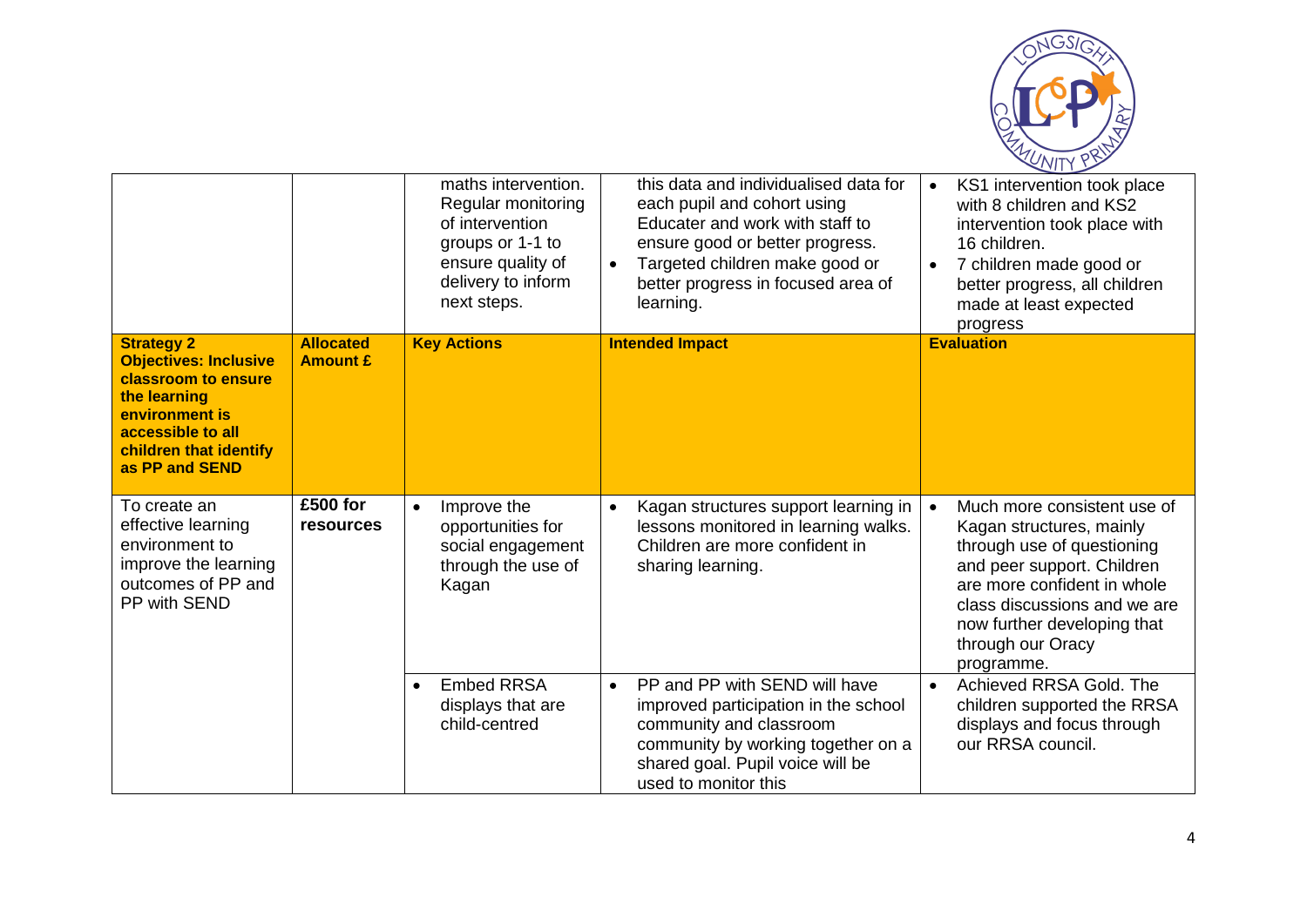

|                                                                                                                                 |                                     | Visual timetables<br>$\bullet$<br>are used daily                                              | Pupils will achieve a sense of<br>$\bullet$<br>security and ownership through<br>understanding the structure of the<br>school day and week                                    | All classes have visual<br>$\bullet$<br>timetables which has made a<br>fundamental improvement in<br>how our children with learning<br>and behavioural difficulties<br>settle in school and maintain<br>focus throughout the day.<br>This has been particularly<br>successful in KS1 and early<br>vears. |
|---------------------------------------------------------------------------------------------------------------------------------|-------------------------------------|-----------------------------------------------------------------------------------------------|-------------------------------------------------------------------------------------------------------------------------------------------------------------------------------|----------------------------------------------------------------------------------------------------------------------------------------------------------------------------------------------------------------------------------------------------------------------------------------------------------|
|                                                                                                                                 |                                     | <b>Growth Mindset</b><br>displays to develop<br>behaviour for<br>learning                     | Improving academic outcome<br>$\bullet$<br>through the use of a positive<br>mindset and positive attitude to<br>learning so every learner can<br>achieve their full potential | We have continued to<br>$\bullet$<br>develop our growth mindset<br>through our assemblies, well-<br>being week launches and<br>rewards system. It is now<br>embedded in our language.<br>Five disadvantaged children<br>made outstanding progress in<br>at least one subject.                            |
| <b>Strategy 3</b><br><b>Objectives: Empty</b><br>the classroom days<br>continue to develop<br>outdoor learning<br>opportunities | <b>Allocated</b><br><b>Amount £</b> | <b>Key Actions</b>                                                                            | <b>Intended Impact</b>                                                                                                                                                        | <b>Evaluation</b>                                                                                                                                                                                                                                                                                        |
| Outdoor learning<br>opportunities every<br>half term for all<br>learners                                                        | £500 for<br><b>resources</b>        | Empty the<br>$\bullet$<br>classroom days to<br>promote life<br>experiences for PP<br>children | Improved engagement in lesson<br>$\bullet$<br>activities that involve outdoor<br>learning. Pupils will have valuable<br>life experiences                                      | This was limited this year due<br>$\bullet$<br>to COVID, and the need to<br>implement the Recovery<br>Programme, however the<br>Reception class took part in                                                                                                                                             |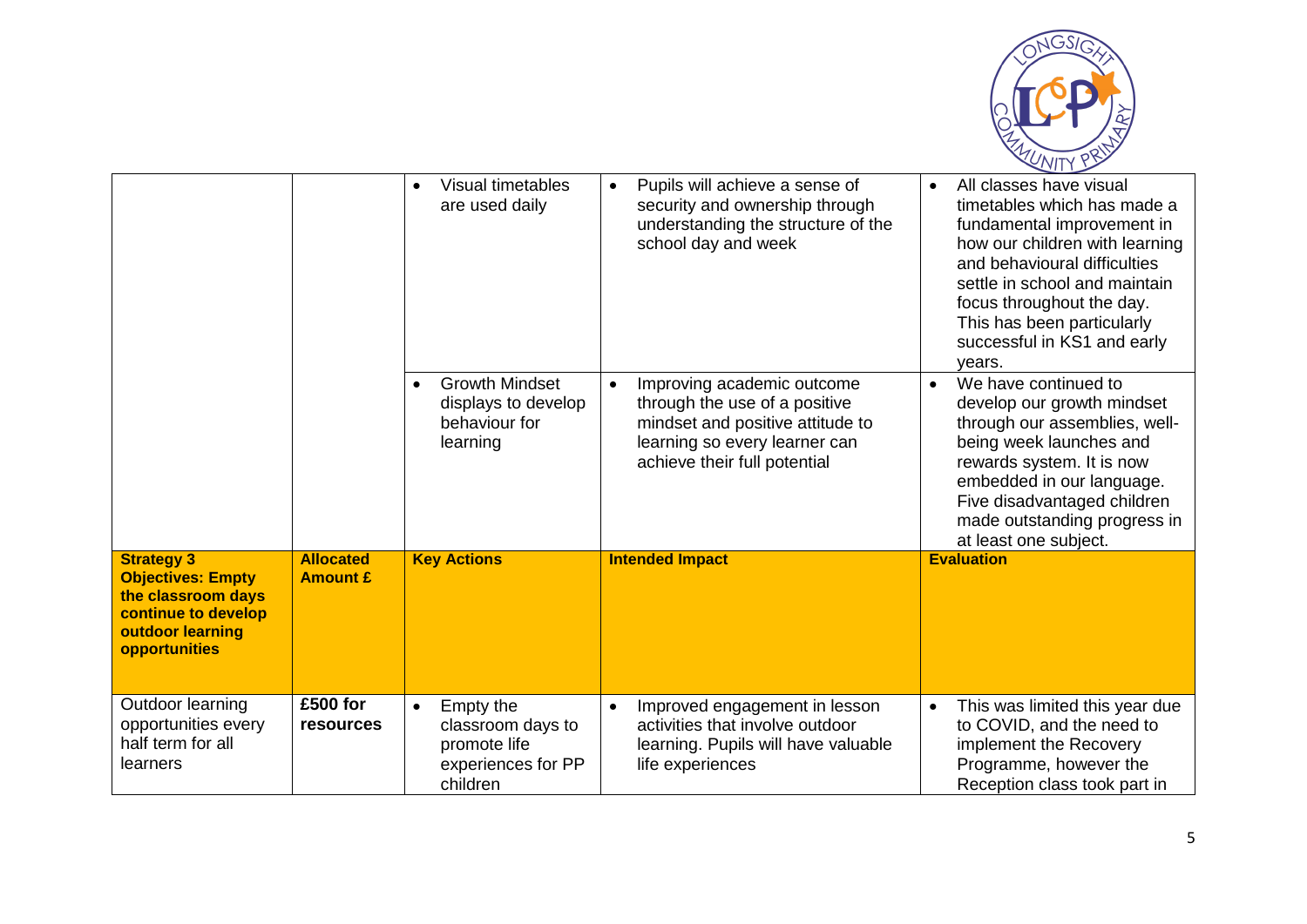

|                                                                                                                                                                                                                                            |                                            |                                                                                                                                            |                                                                                                                                                                                                                                                                                                                                                      | Outdoor learning activities in<br>our designated space every<br>day in the summer term.                                                                                                                                                                                                                                                    |
|--------------------------------------------------------------------------------------------------------------------------------------------------------------------------------------------------------------------------------------------|--------------------------------------------|--------------------------------------------------------------------------------------------------------------------------------------------|------------------------------------------------------------------------------------------------------------------------------------------------------------------------------------------------------------------------------------------------------------------------------------------------------------------------------------------------------|--------------------------------------------------------------------------------------------------------------------------------------------------------------------------------------------------------------------------------------------------------------------------------------------------------------------------------------------|
| <b>Strategy 4</b><br><b>Objectives: Extra-</b><br>curricular school<br>clubs in place using<br>two school based<br>sports coaches                                                                                                          | <b>Allocated</b><br><b>Amount £</b>        | <b>Key Actions</b>                                                                                                                         | <b>Intended Impact</b>                                                                                                                                                                                                                                                                                                                               | <b>Evaluation</b>                                                                                                                                                                                                                                                                                                                          |
| Internal coaches<br>(two) deliver<br>afterschool clubs<br>with a high focus on<br>sports to include a<br>wider range of sports<br>after school,<br>including football,<br>dodgeball, cricket,<br>netball, hockey,<br>basketball and tennis | £21,656<br>$(0.5$ FTE<br>with on<br>costs) | To increase the<br>$\bullet$<br>amount of physical<br>activity<br>opportunities for all<br>children. Clubs will<br>be 80% sport<br>focused | Children have access to free<br>$\bullet$<br>physical activity to improve well-<br>being. Minimum 70% of children in<br>clubs to be PP children.<br>Taster sessions taken on in different<br>$\bullet$<br>sports as and when they are offered<br>through local sporting club where<br>possible in the light of current<br><b>COVID</b> restrictions. | We were able to deliver clubs<br>$\bullet$<br>this year but due to COVID<br>restrictions take up was lower<br>than previous years. Of the<br>number attending clubs 58%<br>of children were<br>disadvantaged. There was a<br>sports club on every day, we<br>also delivered a drama club<br>every day too through our<br>catch up funding. |
| <b>Strategy 5</b><br><b>Objectives: To</b><br>improve the<br>attendance for PP<br>children through FSW<br>working with families<br>and attendance<br>rewards and<br><b>incentives</b>                                                      | <b>Allocated</b><br><b>Amount £</b>        | <b>Key Actions</b>                                                                                                                         | <b>Intended Impact</b>                                                                                                                                                                                                                                                                                                                               | <b>Evaluation</b>                                                                                                                                                                                                                                                                                                                          |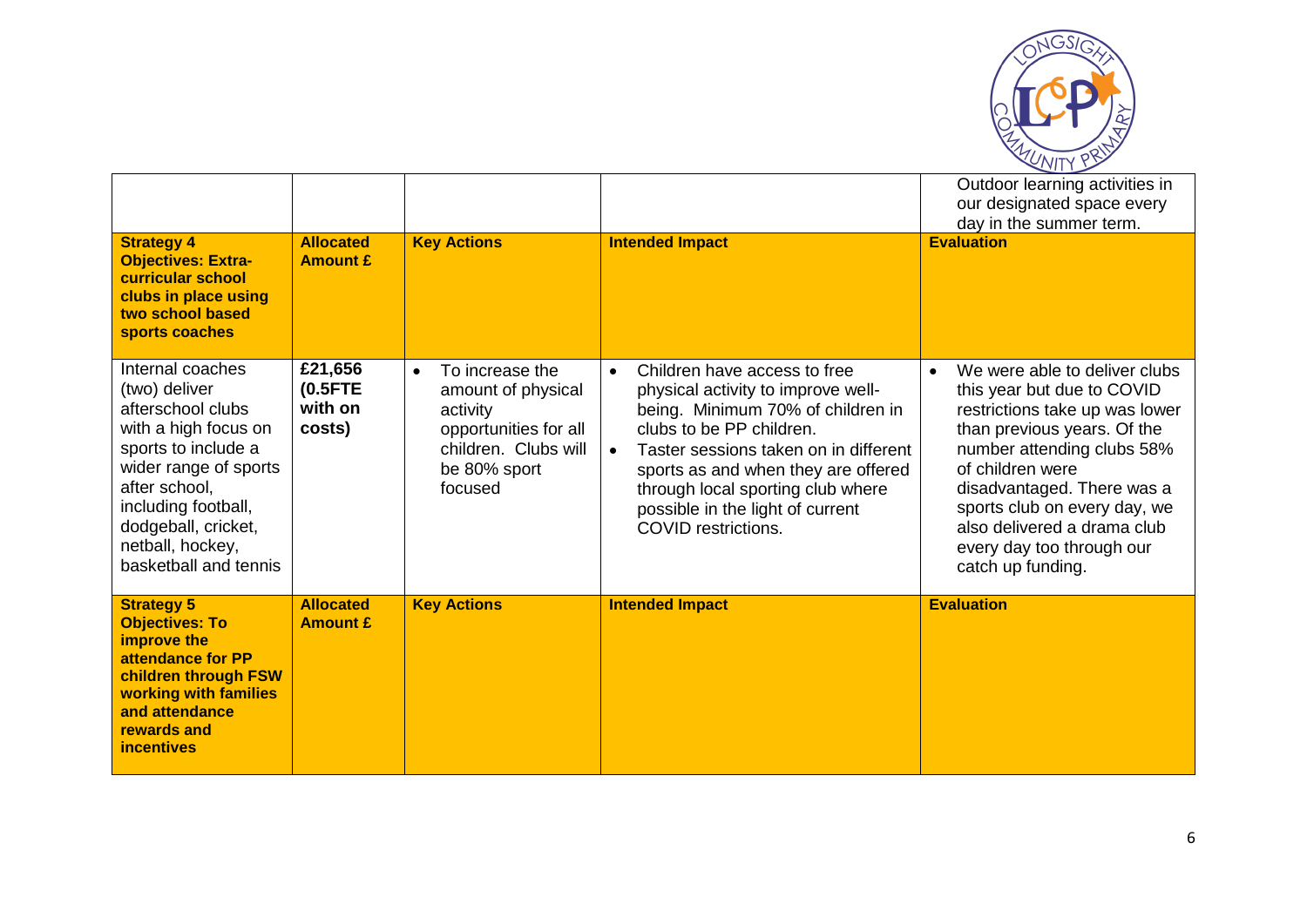

|                                                                                        | £200                                | $\bullet$                                         | $\bullet$                                                                                                                                        | children who were not being<br>supported for SEMH<br>$\bullet$                                                                                                                                                                                                                               |
|----------------------------------------------------------------------------------------|-------------------------------------|---------------------------------------------------|--------------------------------------------------------------------------------------------------------------------------------------------------|----------------------------------------------------------------------------------------------------------------------------------------------------------------------------------------------------------------------------------------------------------------------------------------------|
|                                                                                        |                                     | Uniform subsidy for<br><b>PP</b> families         | Improved confidence and parental<br>engagement                                                                                                   | We provided all Reception<br>and new arrivals with free<br>uniform. This supported<br>smooth transition.<br>All children eligible for FSM<br>were given £15 per week per<br>child, food vouchers. This was<br>a successful rollout and also<br>increased the number of<br>children eligible. |
|                                                                                        | £200                                | Attendance rewards<br>$\bullet$<br>and incentives | Improved attendance for targeted<br>$\bullet$<br>pupils; target is 96% for PP children<br>with no medical needs that require<br>hospitalisation. | Attendance of disadvantaged<br>$\bullet$<br>children was slightly higher<br>than the whole cohort at<br>92.6%                                                                                                                                                                                |
| <b>Strategy 6</b><br><b>Objectives:</b><br><b>Curriculum trip</b><br>subsidy including | <b>Allocated</b><br><b>Amount £</b> | <b>Key Actions</b>                                | <b>Intended Impact</b>                                                                                                                           | <b>Evaluation</b>                                                                                                                                                                                                                                                                            |